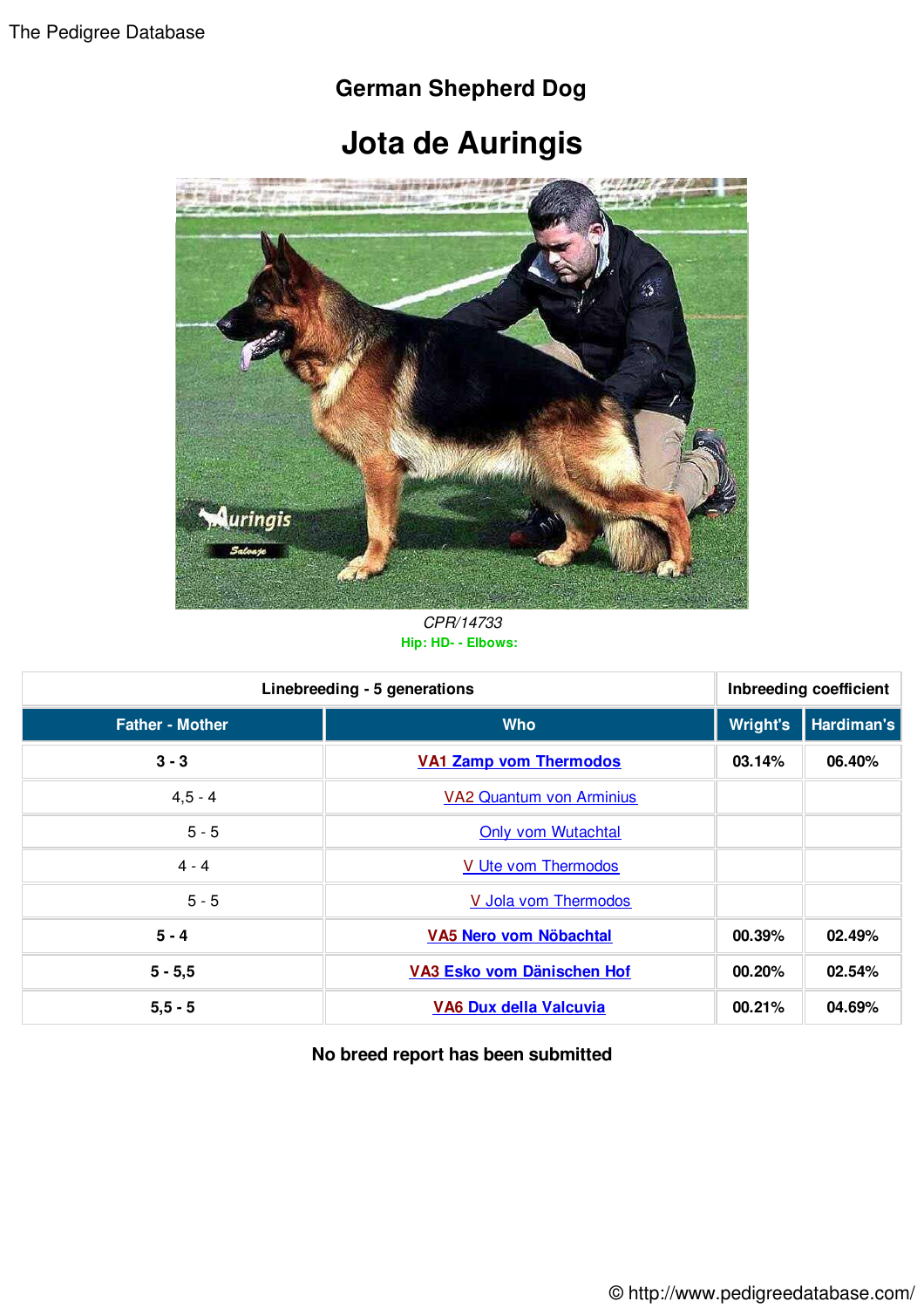The Pedigree Database

## **Pedigree for Jota de Auringis**



© http://www.pedigreedatabase.com/